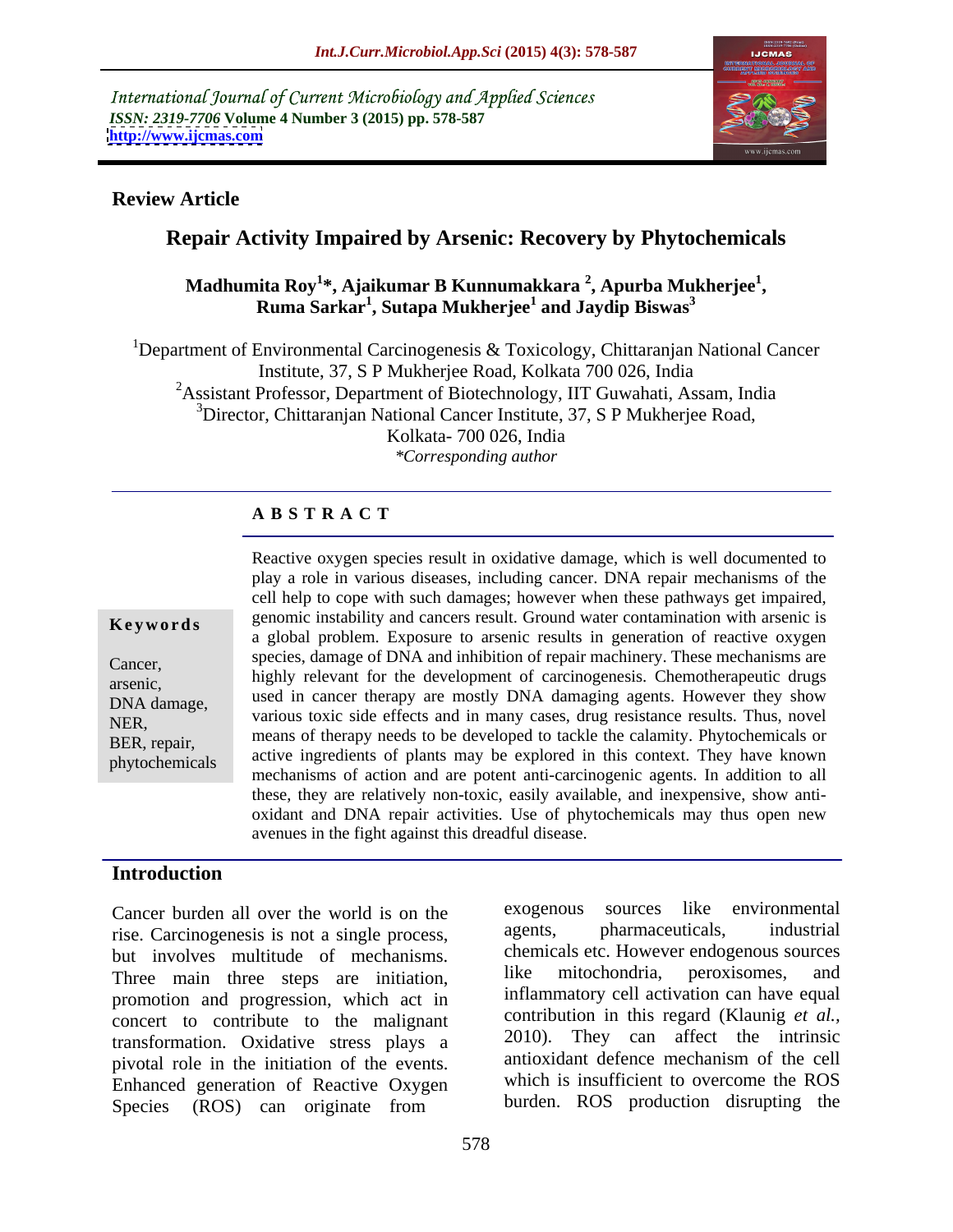antioxidant balance often culminates to both organic and inorganic forms, the later Consequentially it results in activation and controlling cell growth and division (Moron also contribute to this calamity. transcriptional response, and apoptosis and lipid are some metals, including heavy issues. Therefore the World Health high toxicity, these elements find a place among those responsible for public health

settings. Arsenic is ubiquitously present in

damage macromolecules like proteins, lipids being more toxic than the previous one. and DNA (Uttara *et al.,* 2009). Steady-state Natural processes like weathering of rocks, quasi-equilibrium of a cell may get emissions from volcano and a variety of perturbed due to damage in DNA. amplification of several pathways Some industrial and agricultural processes *et al.,* 2011). Manifestations that can counter Cumulatively these factors make arsenic a the adverse effect of DNA damage are DNA disastrous ground water contaminant (Roy *et*  repair, DNA damage checkpoints, al., 2014). Arsenic contamination of (Sancar *et al.,* 2004). Metal ions interact menace. The reason behind mixing of with DNA and nuclear proteins, leading to arsenic with the ground water and food damage and conformational changes, which chain is mainly because of its association may also aid in carcinogenesis. Among the with rocks, sediments and soil. Excess level exogenous factors that harm DNA, protein of arsenic may be the cause of serious health metals. People quite often are Organisation (WHO) set a safety level of environmentally or occupationally exposed arsenic in drinking water, which is 10 µg/ml to these dangerous elements. Cadmium, (Huq *et al.,* 2006). Beyond this safe limit, cobalt, lead, arsenic, mercury, chromium etc adoption of remedial measures is very are some of the metals worth mentioning. important. Arsenic also causes several They affect cellular components including problems at the cellular level; DNA damage, cell membrane, mitochondria, lysosome, sister chromatic exchange (SCE), gene endoplasmic reticulum, nuclei and amplification, aneuploidy, clastogenicity, eventually alter metabolism, detoxification mutagenicity may be the aftermath of and damage repair system. They interfere arsenic exposure (Tchounwou *et al.,* 2003). with the repair machinery *vis* a *vis* cause Oxidative stress to DNA may be recognised damage to the genetic material. Owing to the as a mechanism underlying carcinogenic hazards (Tchounwou *et al.*, 2012). **Accord Adducts** comprising base modification, Arsenic and cancer **double-strand breakage**, and DNA-protein Water is essential for sustenance of life. But, DNA interaction results in damage to the water can cause a plethora of health hazards, genetic material and leads to the initiation due to the presence of several toxic stage of carcinogenesis. Cell identifies and substances as a pollutant. The lurking poison corrects damage to the DNA molecules by Arsenic (As), a well known toxicant, poses the inherent repair process. An active DNA major threat to human health. Arsenic is a straight process is therefore of tremendous naturally occurring tasteless, colourless, importance to maintain the integrity of odourless metalloid widely distributed in the DNA. Failure to repair the damage and environment and a variety of occupational evasion of programme cell death (apoptosis) anthropogenic activities resulted in mobilisation of arsenic into the environment. also contribute to this calamity. *al.,* 2014). Arsenic contamination of groundwater has become a worldwide issues. Therefore the World Health effects of arsenic (Biswas *et al.,* 2010a). Generation of ROS leads to oxidative DNA deoxyribose oxidation, single-strand or cross-links (Cadet *et al.,* 1997). Carcinogen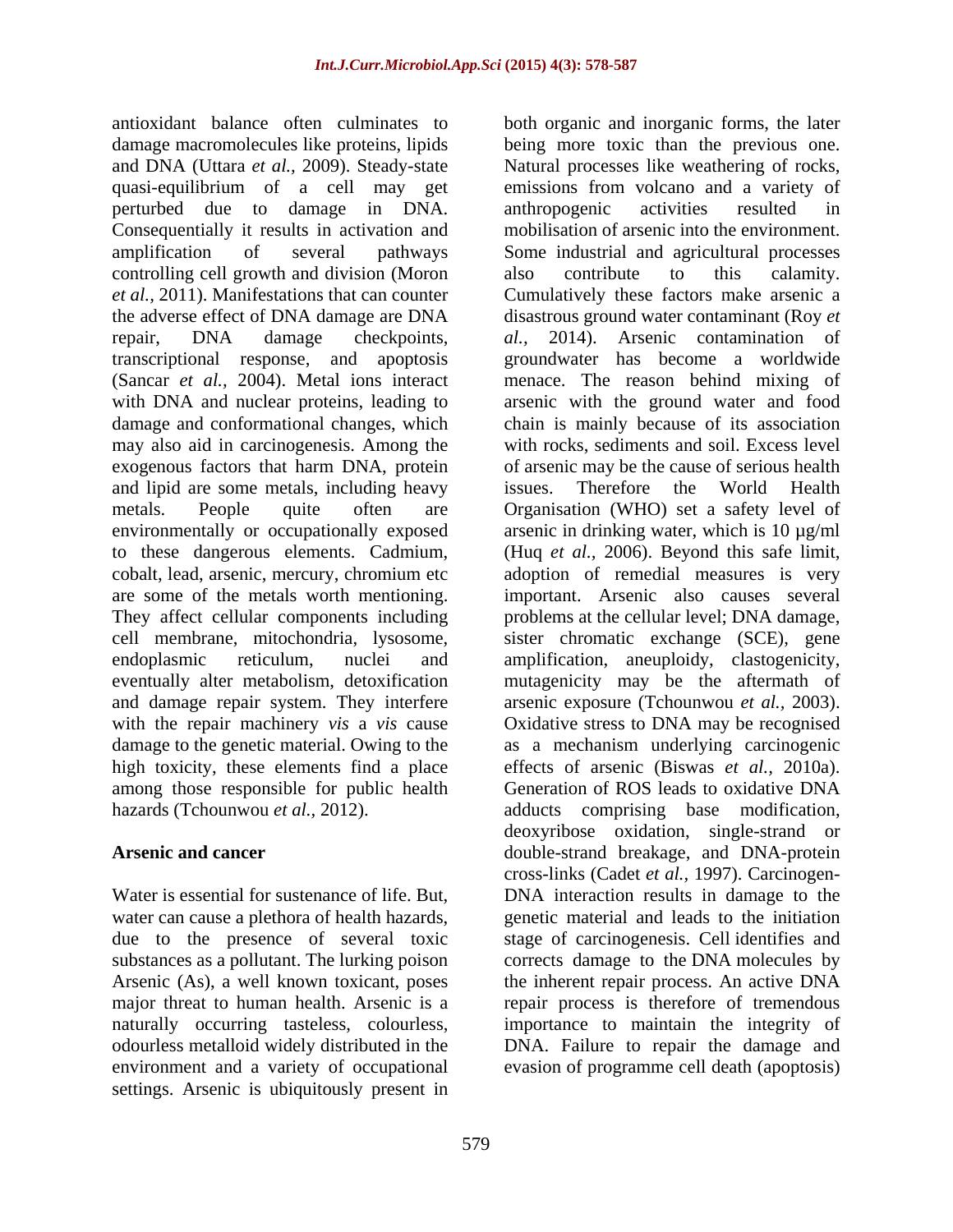are the foundation stones of malignant predominantly repaired by BER mechanism

# **Involvement of repair mechanism in**

mismatches, loops and bubbles arising from harmful effects of DNA damage, cells have developed a specialized DNA repair system, excision repair cross-complementing lesion. These processes include base pathway (Andrew *et al.*, 2003).

Of the two forms of arsenic present in the potential in a population drinking arsenic contaminated water was hampered in water (Roy *et al.,* 2011). Impairment of the DNA repair capacity is one of the main whole repair mechanism, promoting

transformation. (Martinez *et al.,* 2011). Expression of repair **cancer: cross-complementing** protein1 (XRCC1) DNA damages include covalent changes in pathway get impeded by arsenic. Bulky structure of DNA and non covalent DNA adducts are efficiently repaired and structural changes including base-pair removed by NER pathway (Andrew *et al.,* a string of mismatches. Covalent changes by arsenic as well (Roy *et al.,* 2011). are repaired by DNA repair and Reports suggest that this inhibition of repair recombination means. Non-covalent machinery is attributable to generation of alterations on the other hand get repaired by ROS by arsenic (Shen *et al.,* 2013). Chronic mismatch pathways. To counteract the exposure to elevated arsenic in drinking which can be subdivided into several distinct (ERCC1) and xeroderma pigmentosum mechanisms based on the type of DNA (XPB and XPF), proteins involved in NER excision repair (BER), mismatch repair, Nonhomologous end joining (NHEJ) repair nucleotide excision repair (NER), and modality is present in eukaryotic cells and double-strand break repair, which comprise this is facilitated by DNA-dependent protein both homologous recombination and non- kinase (DNA-PK). Some other proteins homologous end-joining (Sancar *et al.,* involved in this pathway are XRCC4-ligase 2004). IV complex, which functions in the ligation environment, organic forms are expression of DNA-PKcs, both at the comparatively safer for human consumption. protein and genetic level (Okayasu *et al.,* Inorganic arsenic by virtue of its 2003). Arsenic not only is gentotoxic, but interference with repair process contributes influences the genotoxicity of other DNA to the development of cancer. Repair damaging agents and that too by impairment contrast to the population drinking safe maintaining genomic stability and hence mechanisms of carcinogenesis. Pentavalent carcinogenesis. The guardian of genome, organic arsenic, dimethylarsenic acid p53 has a direct impact on cell cycle (DMA) inhibits DNA repair in human regulation, which is required for DNA repair alveolar cells, leading to prolonged DNA machinery. Exposure to arsenic leads to damage. The damage in DNA normally gets down-regulation of p53 at the protein and repaired by excision repair pathway. Two genetic level, asa consequence of which the main excision repair pathways are BER and repair of DNA damage gets interrupted NER. Arsenic induces ROS, which is (Shen *et al.,* 2013). All these factsenzymes like Poly (ADP-ribose) polymerase  $1$  (PARP1), DNA $\beta$  polymerase, X-ray repair and DNA ligase III, involved in BER 2006) which has been found to be inhibited water resulted in diminished expressions of excision repair cross-complementing pathway (Andrew *et al.,* 2003). step of repair. Reports show that chronic exposure to arsenic leads to diminished of repair activities. Therefore repair mechanism plays a pivotal role prevention of cancer. Arsenic interrupts the whole repair mechanism, promoting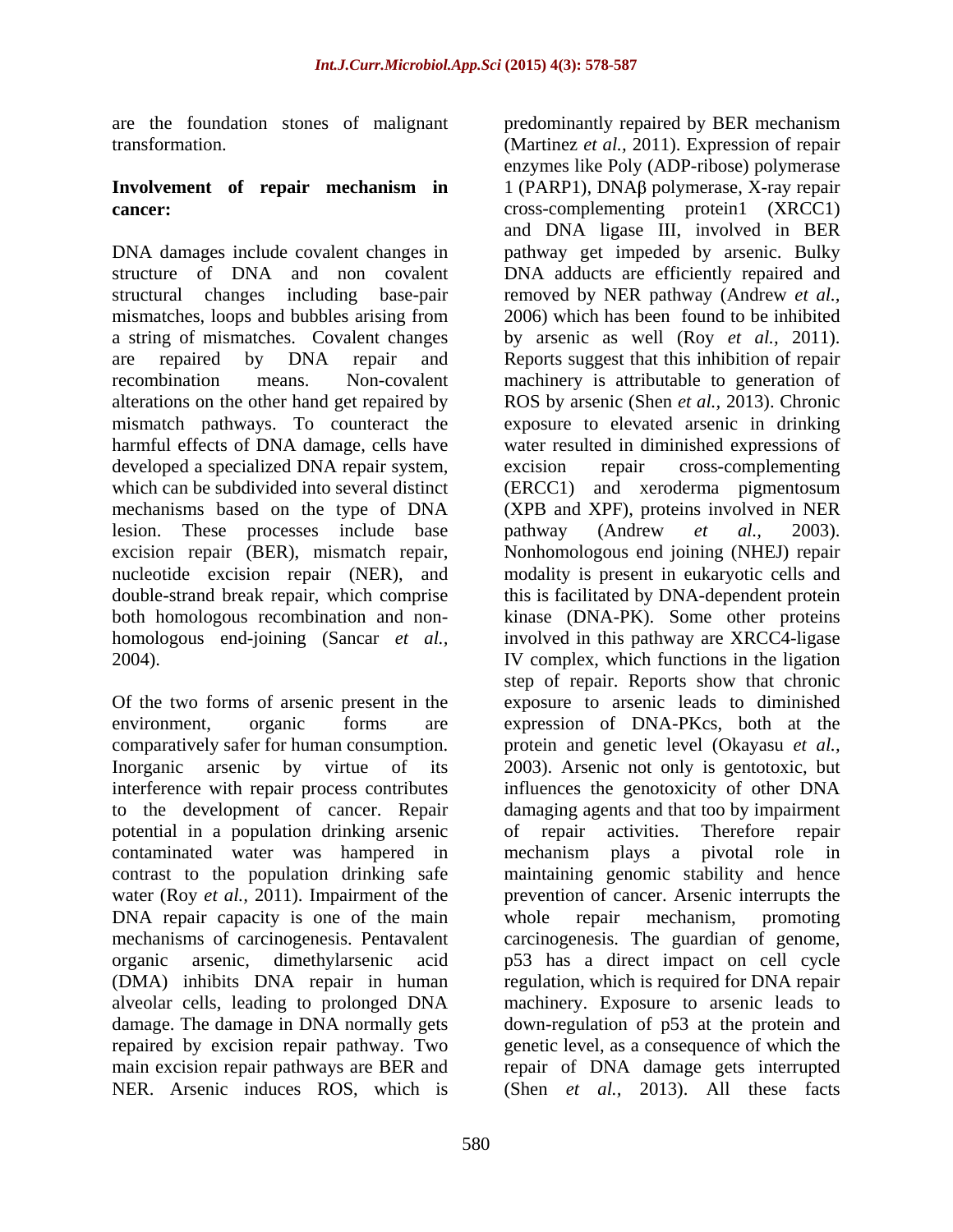cumulatively suggest that more than one mechanism may toil to alter the repair machinery, contributing to toxicity and hydroxamic acid or SAHA), trichostatin A,

Epigenetics involves study of cellular and physiological features that get passed on to the daughter cells without causing any changes in the DNA sequence; thereby altering long-term transcriptional activity, Chemical compounds that are present in leading to changes in expression of genes. plants are called phytochemicals, which are One of the mechanisms of induction of abundantly present in fruits, vegetables, tumorigenesis by arsenic is through herbs, beans, grains, spices, beverages and epigenetic modulations like methylation of other plants. These are non-nutritive part, DNA (Reichard and Puga, 2010). It was imparting protective and preventive role thought that Methylation of Arsenic is a against diseases (Sarkar *et al.*, 2014). detoxification reaction, but later on it was Phytochemicals are very often stud with found to be more dangerous than the toxic antioxidant properties and therefore very inorganic forms. Inorganic arsenic and its efficient to protect against oxidative methylated forms are reported to have an damage. Some examples are flavonoids, inhibitory effect on NER. Trivalent forms of flavones, isoflavones, anthocyanidins, arsenic are more effective in inhibiting the carotenoids, polephenols, isothiocyanates, above process than their pentavalent allyl sulphides (Roy *et al.,* 2014). In addition counterparts as pentavalent arsenic on to this, phytochemicals are also known to entering the cell gets reduced to trivalent boost the immune system and possess antiforms. Trivalent forms of arsenic are cancer (Sarkar et al., 2014), antiresponsible for most of the observed inflammatory and anti-bacterial properties. biological effects (Shen *et al.,* 2013). Arsenic upregulates the expression of enzymatic and replicatory machinery of the epidermal growth factor receptor (EGFR) cell. Phytochemicals, apart from all these resulting in phosphorylation of the properties are very effective in reversal of component of mismatch repair namely DNA damage and an enhancer of damage proliferating cell nuclear antigen (PCNA). repairing capacity (Liu, 2004). There is a The carcinogenic potential of arsenic is link between tissue necrosis and attributed to inactivation of mismatch repair carcinogenesis with impaired anti-oxidant system (Kim *et al.,* 2014). Some other system associated DNA damage in arsenic epigenetic changes like histone exposed humans, which can be efficiently modifications are also involved in the reverted by amla (*Emblica officinalis*). process of development of malignancy (Shen *et al.*, 2013). Histone deacetylase non-protein soluble thiols which are (HDAC) inhibitors are reported to influence inhibited by arsenic may get restored by DNA repair mechanisms. Inhibition of HDAC leads to acetylation of histones and transcription factors such as p53, GATA-1

therefore cancer. valproic acid may cause nausea, vomiting, Arsenic, epigenetics and cancer: neutropenia, anemia, cardiac toxicity, and estrogen receptor-alpha. Some inhibitors of HDACs like vorinostat (suberoylanilide anorexia, fatigue, thrombocytopenia, neutropenia, anemia, cardiac toxicity, neurological disorder etc. Natural plant products may aid in this problem.

## **Phytochemicals in remediation:**

against diseases (Sarkar *et al.,* 2014). Phytochemicals are very often stud with flavones, isoflavones, anthocyanidins, boost the immune system and possess anti cancer (Sarkar *et al.*, inflammatory and anti-bacterial properties.They may also act as stimulators of the link between tissue necrosis and Superoxide dismutase (SOD), catalase and non-protein soluble thiols which amla (Singh *et al.,* 2014).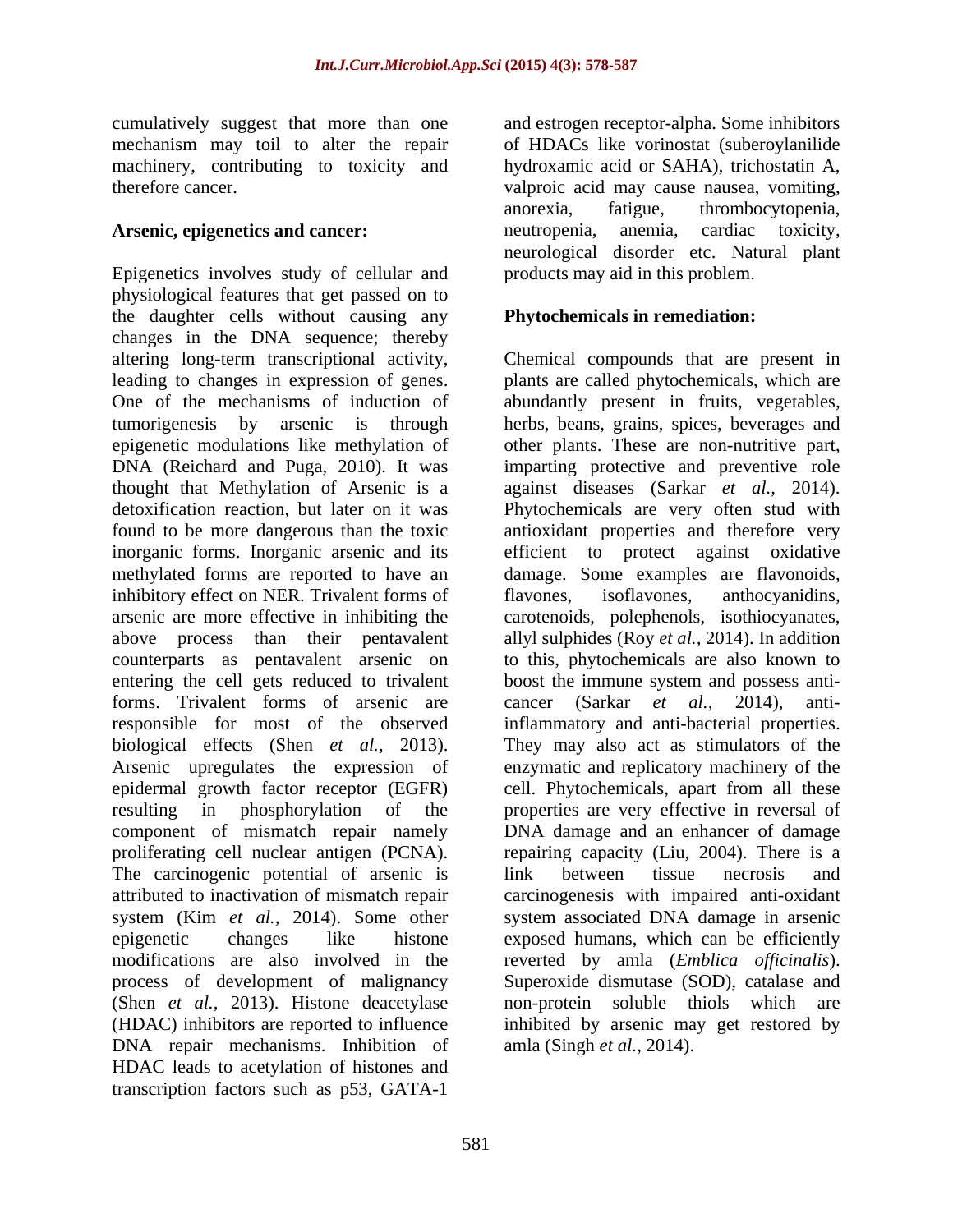Lifestyle and healthy diet are key players in the aetiology of cancer. Polyphenols (like luteolin and quercetin), cartotenoids (like β-<br>loss of DNA repair protein Ku70 (Seo *et al.*, carotene, lutein and lycopene) and extracts 2009). Vitamins are good for health. Good of Salvia species are reported to induce source of Vitamin A, Vitamin C, niacin and strand breaks rejoining. Flavonoids and vitamin C & E help to promote the repair like peaches and nectarines. Intake of these activity against oxidative DNA damage. in diet modulates the DNA repair activities DNA repair capacity has been found to be enhanced upon consumption of kiwifruits. BER activity was also increased by anti- (Croteau *et al.,* 2010). Endogenous oxidative oxidant rich plant products (Ramos *et al.,* damage may be reduced by ellagic acid, 2011). Resveratrol present in red wine is present in raspberry by enhancement of another nutraceutical rich in anticancer DNA repair. Dietary ellagic acid is highly properties. It is reported to reduce DNA effective in reducing baseline hepatocellular damage in breast cancer cells (Leung *et al.,* oxidative DNA damage partly via enhanced 2009). Phytochemicals present in diet affects DNA repair. Red raspberry, a natural source the epigenome, thus triggering DNA damage of ellagic acid, is more efficacious than pure and repair mechanisms. Inhibition of histone ellagic acid and also causes up regulation of acetyl transferase (HAT) also induces DNA repair enzymes, making it a suitable double strand break repair. A diet deficient in folate is known to interrupt genomic berries and ellagic acid significantly reduce stability (Rajendran *et al.*, 2011). hepatic\_oxidative\_DNA\_damage,\_suggesting<br>Cruciferous vegetables like cabbage, their\_usefulness\_in\_other\_hepatic\_pathologies brocolli, cauliflower etc are rich sources of in which oxidative mechanisms are glusinolates which get hydrolyzed to form implicated (Aiyer *et al.,* 2008). Results isothiocyanates and indoles (Rajendran *et*  suggest that an increased intake of fruits *al.,* 2011). Sulphoraphane and might modulate the efficiency of DNA phenethylisothiocyanate (PEITC) are repair, resulting in restoration of DNA reported to positively influence the mRNA levels of ERCC4 and ERCC5, two NER genes (Gross-Steinmeyer *et al.,* 2010). Certain active compounds like isothiocyanates (ITCs), curcumin, indole-3 chlorophyllin, ellagic acid, and theaphenon- carbinol, anacardic acid, allium compounds, E, present in green leaves, fruits and tea respectively have been found to enhance the (EGCG), resveratrol, quercetin, isoflavones DNA repair enzymes 8-oxoguanine etc (Rajendran *et al.,* 2011), contribute to the glycosylase 1 (OGG1), xeroderma activation of repair process. Indole 3 pigmentosum D (XPD), xeroderma carbinol increases repair of DNA by pigmentosum G (XPG), and x-ray repair regulating various proteins involved in the cross complementing group 1  $(XRCC1)$  repair pathway (Rogan, 2006).  $\beta$ -(Kavitha *et al.,* 2013). Quercetin and rutin, two polyphenols exert their repair activity lycopene increased rejoining of strand via non-enzymatic repair mechanism (Tan *et*  breaks (Lorenzo *etal.,* 2009, Fillon *et al.,* 2009). The active ingredient in tomato is *al.,*1998, Torbergsen and Collins, 2000). lycopene. Lycopene finds importance in the *Azarichta indica* (neem), *Ocimum sanctum* 

treatment of oxidative stress-induced cell death and that is achieved by prevention of polyphenolic compounds are some fruits and as a result ameliorates the level of oxidative stress induced DNA damage candidate for nutritional intervention. Both hepatic oxidative DNA damage, suggesting their usefulness in other hepatic pathologies in which oxidative mechanisms are damage. **Example 20** and the set of the set of the set of the set of the set of the set of the set of the set of the set of the set of the set of the set of the set of the set of the set of the set of the set of the set of

Natural inhibitors of HDACs like epigallocatechin-3-gallate  $r$ epair pathway (Rogan, 2006).  $\beta$  $c$ ryptoxanthin,  $\beta$ -carotene, lutein and *Azarichta indica* (neem), *Ocimum sanctum*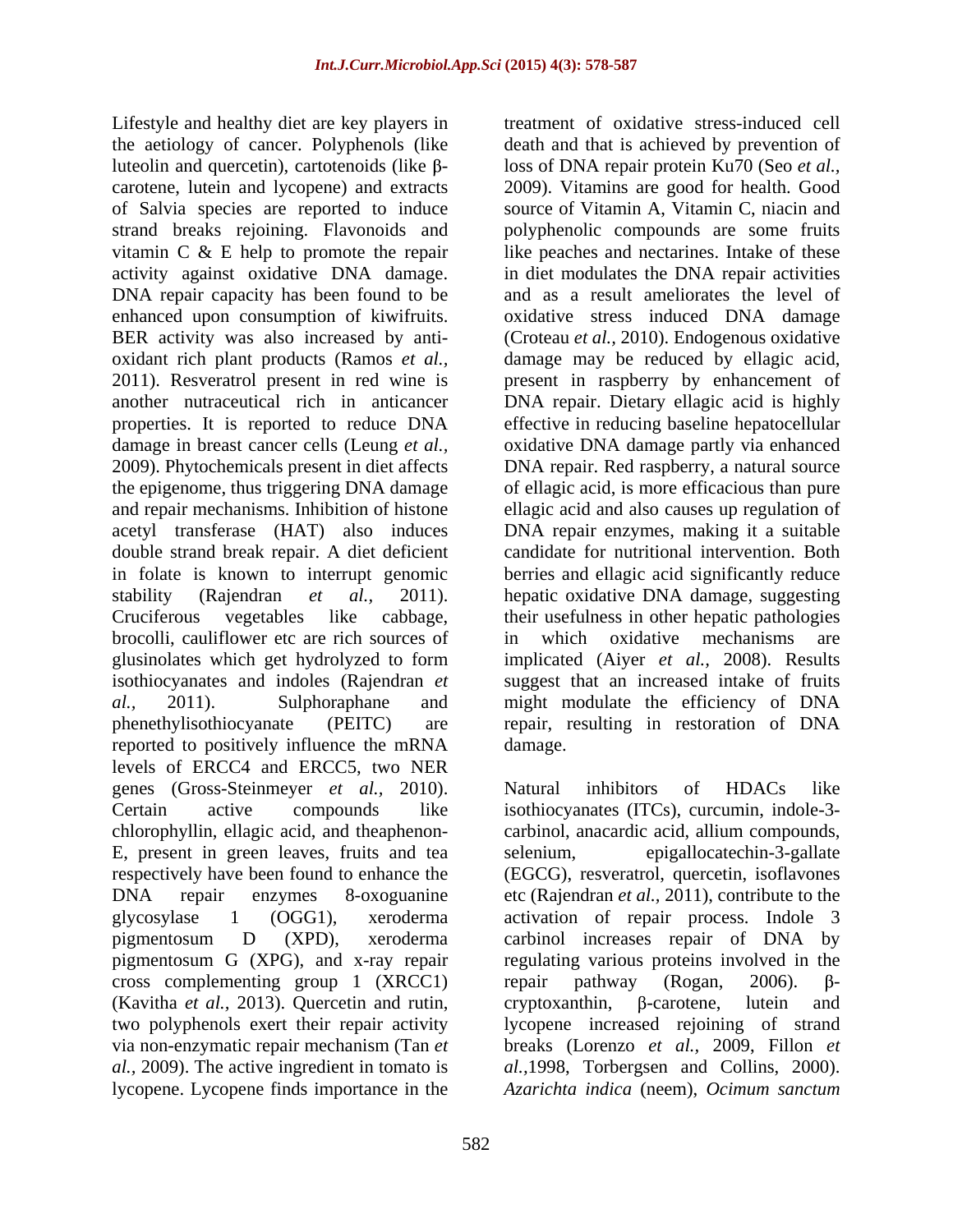(holy basil) and *Withania somnifera* (winter cruciferous vegetables and leguminous activity in carcinoma differentially, with no harmful effect on normal cells (Bley *et al.*, glyoxalase I, which catalyses the

Beverages are an intricate part of the daily popular beverage in the world, is an infusion in water. Polyphenols in tea possessing anti expression. (Sinha *et al.,* 2010). Both green and black tea are capable of combating the which can be restored by tea polyphenols

Spices do not lag behind so far as antioxidant and repair activities are Maintenance of genomic integrity and concerned. Curcumin is an age old Indian stability is of supreme importance in the spice imparting taste, colour and flavor to development of carcinogenesis. Most of the the cuisine, which aids in many home anti-cancer drugs elicit their activity by remedies against various ailments. Initiation damaging DNA of the cancer cells, but, at

cherry) possesses phytonutrients that counteracted by curcumin as it induces increase O(6)-Methylguanine-DNA repair enzymes at both protein and genetic methyltransferase (MGMT) expression and levels (Roy *et al.,* 2011). A field trial activity. *Emblica officinalis* (gooseberry), conducted in West Bengal, India revealed *Ocimum basilicum* (common basil) and the potential of curcumin against arsenic *Mentha viridis* (spearmint) are also reported induced genotoxic effect. Decrease in DNA to increase levels of MGMT. It is an enzyme damage, ROS generation, lipid peroxidation that helps to repair DNA damage. Curcumin, and increasing anti-oxidant activity (Biswas silymarin, genistein, epigallocatechin-3- *et al.,* 2010b) are some of the mechanisms gallate and resveratrol also helps to enhance responsible for this action. *Origanum*  MGMT activity (Niture *et al.,* 2006). Green *compactum*, commonly known as oregano, pepper, mushrooms, brussel sprouts, finds use in many recipies, contains high sprouts also play an important role in repair oxidant property and DNA repair potential. of damaged DNA. NADPH oxidase has a Fushimi sweet pepper is reported to enhance key role in stress responses and subsequent repair against pyrimidine dimers induced by repair process of the cell (Jiang *et al.,* 2011). ultraviolet rays (Nakamura *et al.,* 2000). Capsaicin, derived from capsicum has been Suppression of nucleotide glycation by reported to diminish the NADPH oxidase glyoxalase I has a protective role on DNA 2012). isomerisation of the spontaneously formed life and culture. Tea, the second most S-2-hydroxyacylglutathione. Fennel, a spice of the dried leaves of the *camellia sinensis* adds taste to the gourmet increases the oxidant properties may aid in counteracting Kale, 2008). DNA-PKcs play an active role the damage induced by arsenic by quenching in NHEJ DNA repair pathway and also in ROS and increasing antioxidant enzymes programmed cell death. The phytochemical arsenic disaster (Sinha *et al.,* 2003). Arsenic the repair process by phosphorylating exposure causes loss of repair potential various DNA binding proteins (like p53, via induction of repair enzymes (Sinha *et*  including Fos, Jun, myc, Oct1, NF-kappa B, *al.,* 2005). and RNA polymerase H (Gurung *et al.,* of arsenic induced cancers may be amounts of carvacrol. It possesses high anti- Detoxification is achieved by glyoxalase I, which catalyses the hemithioacetal adducts between GSH and 2 oxoaldehydes (such as methylglyoxal) into having a characteristic odour and taste that activities of antioxidant enzymes (Singh and thymoquinone, found in the plant Nigella sativa acts on DNA-PKcs, which mediate DNA ligase IV) and transcription factors 2010).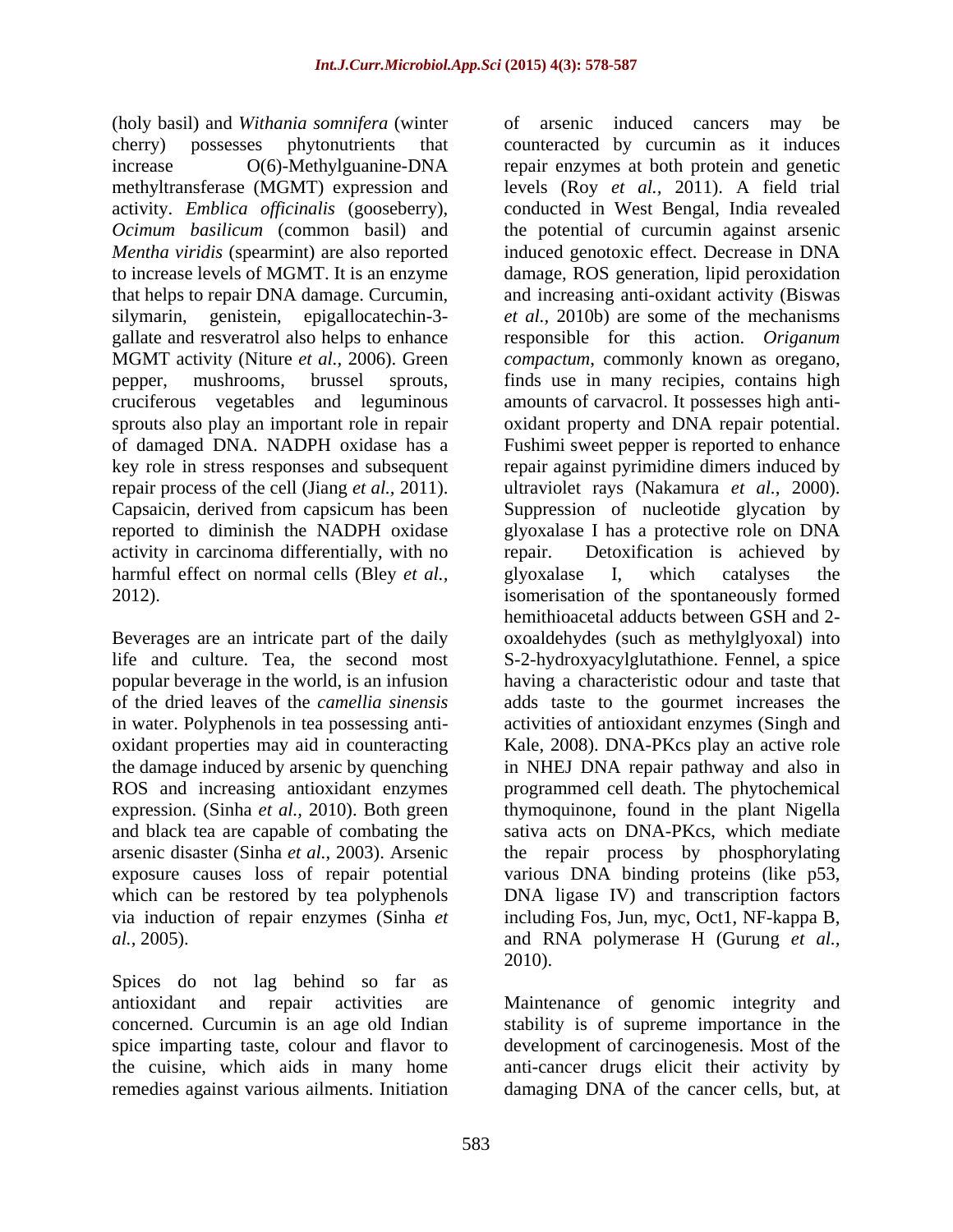the same time they target normal cells as **EXEC States** United States drinking water. well, causing severe toxicity to the **International** Journal of Cancer. individual and imparting severe undesirable  $104(3)$ : 263–268. side effects. DNA damage is caused by Biswas, J., Sinha, D., Mukherjee, S., Roy, exposure to several chemicals, radiation; arsenic is one such metalloid, which has a Curcumin protects DNA damage in a serious impact on health. Plant derived molecules which are rich in disease fighting properties are normally free from toxicity. There has been a fountain of phytochemicals Biswas, J., Sinha, D., Mukherjee, S., Roy,S., and they are paramount in these respect. These molecules are unique as they are cheap, acceptable to the society, can prevent damage, potentiate repair activity and differentially target cancer cells and 513 524. therefore may serve as an arsenal against Bley, K., G. Boorman, B. Mohammad, D. many disastrous situations. They seem to Mckenzie and Babbar, S. 2012. A promote health in an orchestrated, but not Comprehensive Review of the yet fully understood way. These Carcinogenic and Anticarcinogenic neutraceuticals therefore require more Potential of Capsaicin. Toxicologic research to establish their place in cancer management. Cadet, J., M. Berger, T. Douki, Ravanat, J.L.

- Aiyer, H.S., M.V. Vadhanam, R. Stoyanova,
- Andrew, A.S., H.H. Nelson, K.T. Kelsey, J.H. Moore, A.C. Meng, D.P. Casella, Karagas, M.R. 2006. Concordance of
- Andrew, A.S., M. R. Karagas, and

United States drinking water. International Journal of Cancer.  $104(3)$ : 263–268.

- S., Siddiqi, M., Roy, M. 2010b. chronically arsenic-exposed population of West Bengal. Human Exp. Toxicol., 29(6): 513-524.
- Siddiqi, M., Roy, M. 2010a. Curcumin protects DNA damage in a chronically arsenic-exposed population of West Bengal. Human Exp. Toxicol*.* 29(6): 513 524.
- Mckenzie and Babbar, S. 2012. A Comprehensive Review of the Pathology. 40: 847-873.
- **References** and **References** and **References** *References References References References References References References References References References References Referenc* 1997. Oxidative damage to DNA: formation, measurement, and biological significance. Rev Physiol Biochem Pharmacol. 131:1-87.
	- G.D. Caprio, M.L. Clapper and Gupta, Croteau, D.L., N.C. de Souza-Pinto, C. R.C. 2008. Dietary berries and ellagic Harboe, G. Keijzers, Y. Zhang, K. acid prevent oxidative DNA damage Becker, S. Sheng and Bohr, V.A. and modulate expression of DNA repair genes. Int J Mol Sci. 9(3): 327- accumulation of oxidatively damaged 341. DNA are affected by fruit intake in Becker, S. Sheng and Bohr, V.A. 2010. DNA repair and the mice. J Gerontol A Biol Sci Med Sci. 65(12): 1300-1311.
	- T.D. Tosteson, A.R. Schned, and Fillion, L., A. Collins and Southon, S. 1998. multiple analytical approaches lymphocytes from oxidative DNA demonstrates a complex relationship between DNA repair gene Beta-carotene enhances the recovery of lymphocytes from oxidative DNA damage. Acta Biochim Pol. 45:183- 190.
	- SNPs, smoking and bladder cancer Gross-Steinmeyer, K., P.L. Stapleton, J.H. susceptibility. Carcinogenesis. 27(5): Tracy, T.K. Bammler, S.C. Strom and 1030-1037. Eaton, D.L. 2010. Sulforaphane- and Hamilton, J.W. 2003. Decreased DNA repair gene expression among Genotoxicity in Human Hepatocytes: individuals exposed to arsenic in Role of GSTM1 Genotype andTracy, T.K. Bammler, S.C. Strom and Isothiocyanate-Induced Inhibition of Aflatoxin B1-Mediated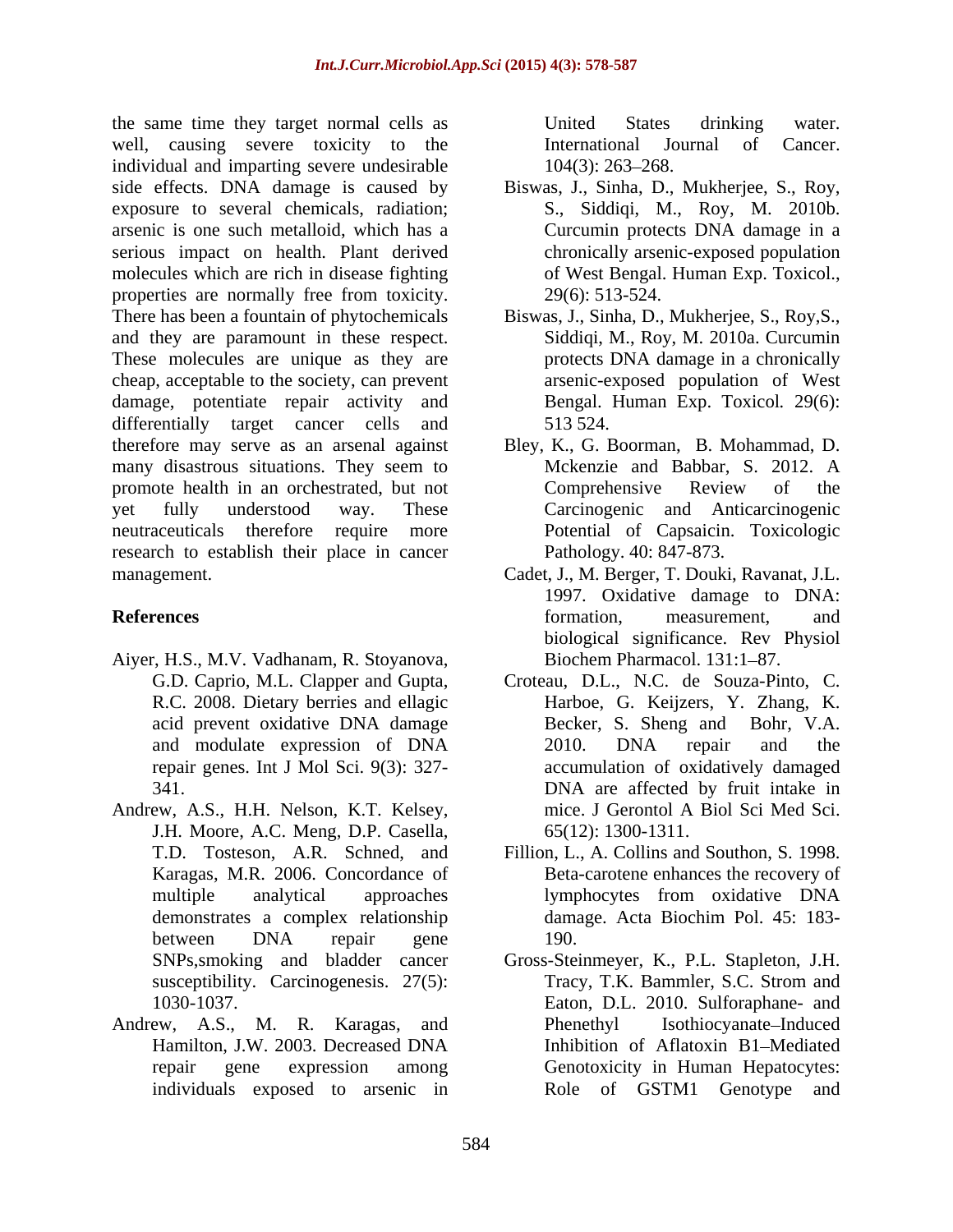CYP3A4 Gene Expression. Toxicol induced DNA damage in MCF-10A Sci. 116(2): 422–432. cells. Br J Nutr. 102(10): 1462-1468.

- M.P. 2010. Thymoquinone Induces
- Huq, S.M.I., Joardar, J.C., Parvin, S.,Correll, contamination in food-chain: transfer
- Jiang, F., Y. Zhang and Gregory, J. 2011. Stress Response, Stress Tolerance, and
- Kavitha, K., P. Thiyagarajan, J.R. Nandhini,
- Kim, C., D. Tong, J. Ortega, G.M. Li and mismatch repair by altering PCNA
- 
- Leung, H.Y., L.H. Yung, G. Shi, A.L. Lu

- Gurung, R.L., S. N. Lim, A. K. Khaw, J. F. Liu, R.H. 2004. Potential synergy of F. Soon, K. Shenoy, S. M. Ali, M. phytochemicals in cancer prevention: Jayapal, S. Sethu, R. Baskar and Hande mechanism of action. J Nutr. 134 (Suppl 12): 3479S-3485S.
	- Telomere Shortening, DNA Damage Lorenzo, Y., A. Azqueta, L. Luna, F. and Apoptosis in Human Glioblastoma Bonilla, G.Dominguez, and Collins, Cells. PLoS One. 5(8): A.R. 2009. The carotenoid e12124.Published online 2010 Aug 12. cryptoxanthin stimulates the repair of R., Naidu, R. 2006. Arsenic acting as an antioxidant in human cells. A.R. 2009. The carotenoid - DNA oxidation damage in addition to Carcinogenesis. 30(2): 308-314.
	- of arsenic into food materials through Martinez, V.D., E. A. Vucic, M. Adonis, L. groundwater irrigation. J.Health, Popul. Nutr., 24(3): 305-316. Biotransformation as a Cancer Dusting NADPH Oxidase-Mediated Damage and Disruption of Repair Redox Signaling: Roles in Cellular Mechanisms. Molecular Biology Gil, and Lam W.L. 2011. Arsenic Biotransformation as a Cancer Promoting Factor by Inducing DNA Mechanisms. Molecular Biology International. 2011(718974): 1-11.
	- Tissue Repair.. Pharmacological Moron, M., J. Arruda, H. Segreto, D. Maria, Reviews. 63(1): 218-242. L. Batista, Genofre, G. 2011. Cancer R. Mishra and Nagini, S. 2013. radiation And Electric Field Develop Chemopreventive effects of diverse S-phase Arrest. Webmed Central dietary phytochemicals against biology. 2(9): WMC001154. Cells Jointly Exposed To Gamma-
	- DMBA-induced hamster buccal pouch Makamura, Y., I. Tomokane, T. Mori, A. Carcinogenesis via the induction of Tanaka, J. Koutani, T. Matsuo, S. carcinogenesis via the induction of Nrf2-mediated cytoprotective Okamoto, K. Sato and Ohtsuki, K. antioxidant, detoxification, and DNA repair enzymes. Biochimie. 95(8): sweet pepper Fushimi-togarashi: seen 1629-1639. **In** suppression of UV-induced Gu, L. 2014. Arsenic inhibits DNA 2000. DNA repair effect of traditional in suppression of UV-induced cyclobutane pyrimidine dimer human fibroblast. Biosci Biotechnol Biochem. 64(12): 2575-2580.
- function (735.9). The FASEB Journal. Niture, S.K., U.S. Rao and Srivenugopal, 28(1): Supplement735.9. Klaunig, J.E., L.M. Kamendulis and strategies targeting the MGMT repair Hocevar, B.A. 2010. Oxidative Stress protein: augmented expression in and Oxidative Damage in human lymphocytes and tumor cells by Carcinogenesis. Toxicol Pathol. 38(1): ethanolic and aqueous extracts of 96-109. several Indian medicinal plants. Int J K.S. 2006. Chemopreventative Oncol. 29(5): 1269-1278.
	- and Leung, L.K. 2009. The red wine Okayasu, R., S. Takahashi, H. Sato, Y. polyphenol resveratrol reduces Kubota, S. Scolavino and Bedford, J.S. polycyclic aromatic hydrocarbon-2003. Induction of DNA double strand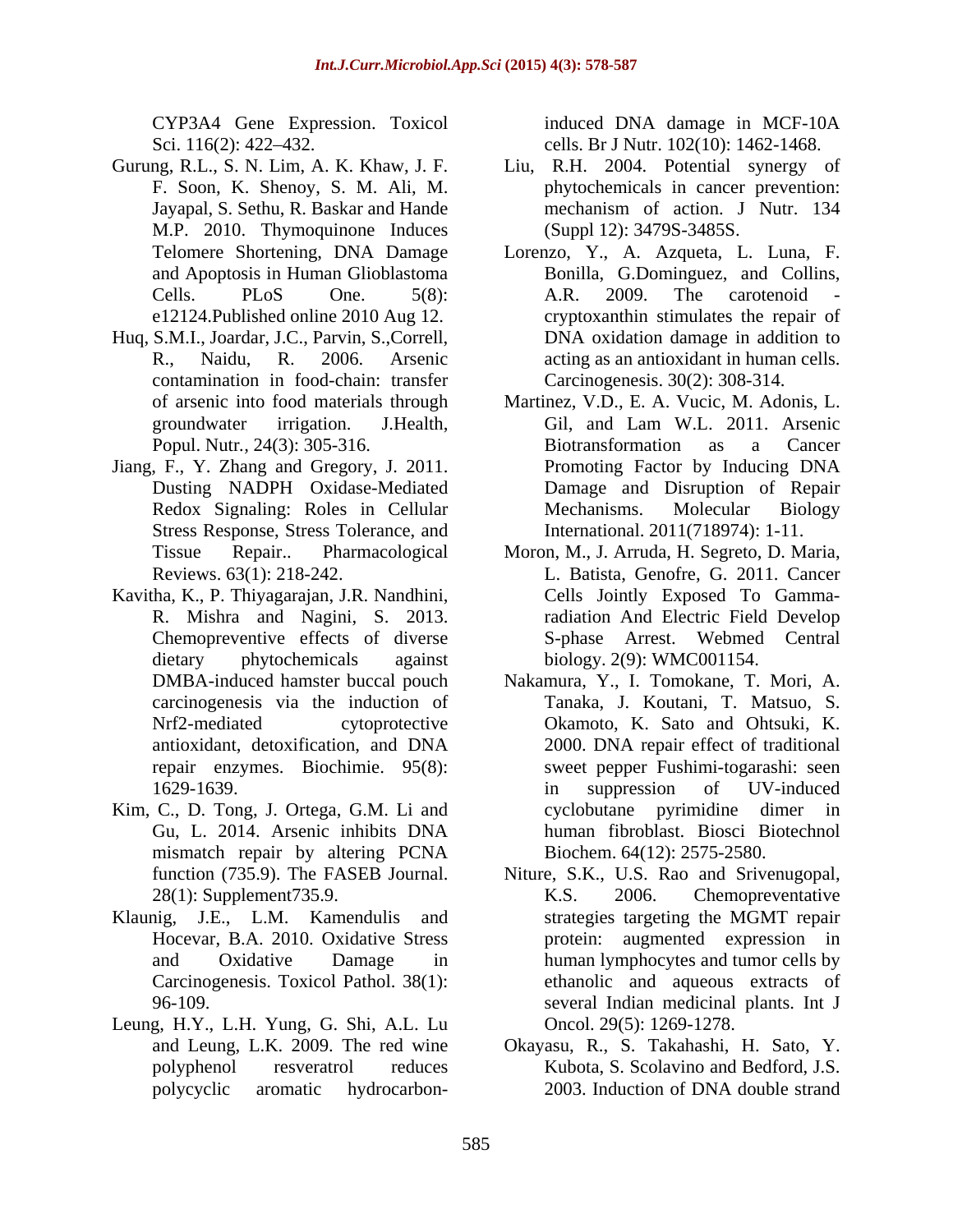with DNA breaks induced by X-rays.

- Rajendran, P., E. Ho, D.E. Williams and J. 2011. Curcumin prevents DNA phytochemicals, HDAC inhibition, and
- Ramos A.A., C.F. Lima and Pereira-Wilson, Selected Topics in DNA Repair, Prof. <dietary-phytochemicals-and-cancer-><br>476-486.
- Reichard, J.F. and Puga, A. 2010. Effects of Epigenomics. 2010 Feb 1; 2(1): 87
- carbinol: state of the science. In Vivo.
- Roy, M., A. Mukherjee, R. Sarkar, S.
- Roy, M., A. Mukherjee, S. Mukherjee and Biswas, J. 2014. Arsenic: an alarming
- Roy, M., D. Sinha, S. Mukherjee and chronicallyarsenic-exposed human

breaks by arsenite: comparative studies population inWest Bengal, India. Eur. J. Cancer Prev. 20(2): 123-131.

- DNA Repair (Amst). 2(3): 309-314. Roy, M., Sinha, D., Mukherjee, S., Biswas, Dashwood, R.H. 2011. Dietary damage and enhances the repair DNA damage/repair defects in cancer exposed human population in West cells. Clin Epigenetics. 3(1): 4-26. Bengal, India. Eur. J. Cancer Prev., J. 2011. Curcumin prevents DNA potential in a chronically arsenic- 20(2): 123-131.
- C. 2011. DNA Damage Protection and Sancar, A., L. A. Lindsey-Boltz, K. Ünsal-Induction of Repair by Dietary Maçmaz and Linn, S. 2004. Molecular Phytochemicals and Cancer mechanisms of mammalian dna repair Prevention: What Do We Know?, and the dna damage checkpoints. Annu. Rev. Biochem.  $73:39-85$ .
- Clark Chen (Ed.), ISBN: 978-953-307- Sarkar, R., A. Mukherjee, R. Biswas, J. 606-5, InTech, DOI: 10.5772/22125. Available **From:** Sulphoraphane, by virtue of its <http://www.intechopen.com/books/sele> antioxidant potential down-regulates [cted-topics-in-dna-repair/dna-damage](cted-topics-in-dna-repair/dna-damage-) <protection-and-induction-of-repair-by-><br>Int.J.Curr.Microbiol.App.Sci. 3(1): Biswas and Roy, M. 2014. Sulphoraphane, by virtue of its HSP90 in leukemia cells. Int.J.Curr.Microbiol.App.Sci. 476-486.
- <prevention-what-d>. Seo, J.Y., A. Masamune, T. Shimosegawa arsenic exposure on DNA methylation lycopene on oxidative stress-induced and epigenetic gene regulation. cell death of pancreatic acinar cells. and Kim, H. 2009. Protective effect of Ann N Y Acad Sci. 1171: 570-575.
- 104. Shen, S., W. Chuan, W. Michael and Chris, Rogan, E.G. 2006. The natural L.X. 2013. Inhibition of nucleotide chemopreventive compound indole-3- excision repair by arsenic. Toxic Metal Pollution. 58(2): 214-221.
	- 20(2): 221-228. Singh, B. and Kale, R.K. 2008. Mukherjee,and Biswas, J. 2014. In Foeniculum vulgare (Fennel) on skin search of natural remediation for and forestomach papillomagenesis, cervical cancer. Anticancer Agents enzymes associated with xenobiotic Med Chem. 15(1): 57-65. metabolism and antioxidant status in Singh, B. and Kale, R.K. 2008. Chemomodulatory action of metabolism and antioxidant status in murine model system. Food Chem Toxicol. 46(12): 3842-3850.
	- global concern. Singh, M.K., S.S.Yadav, R.S.Yadav, Int.J.Curr.Microbiol.App.Sci*.* 3(10): U.S.Singh, Y. Shukla, K.K.Pant and 34-47. Khattri, S. 2014. Efficacy of crude Biswas, J. 2011. Curcumin arsenic-induced oxidative damage and preventsDNA damage and enhances apoptosis in splenocytes of mice. therepair potential in a Toxicol Int. 21(1):8-17. Singh, M.K., S.S.Yadav, R.S.Yadav, extract of Emblica officinalis (amla) in Toxicol Int. 21(1):8-17.